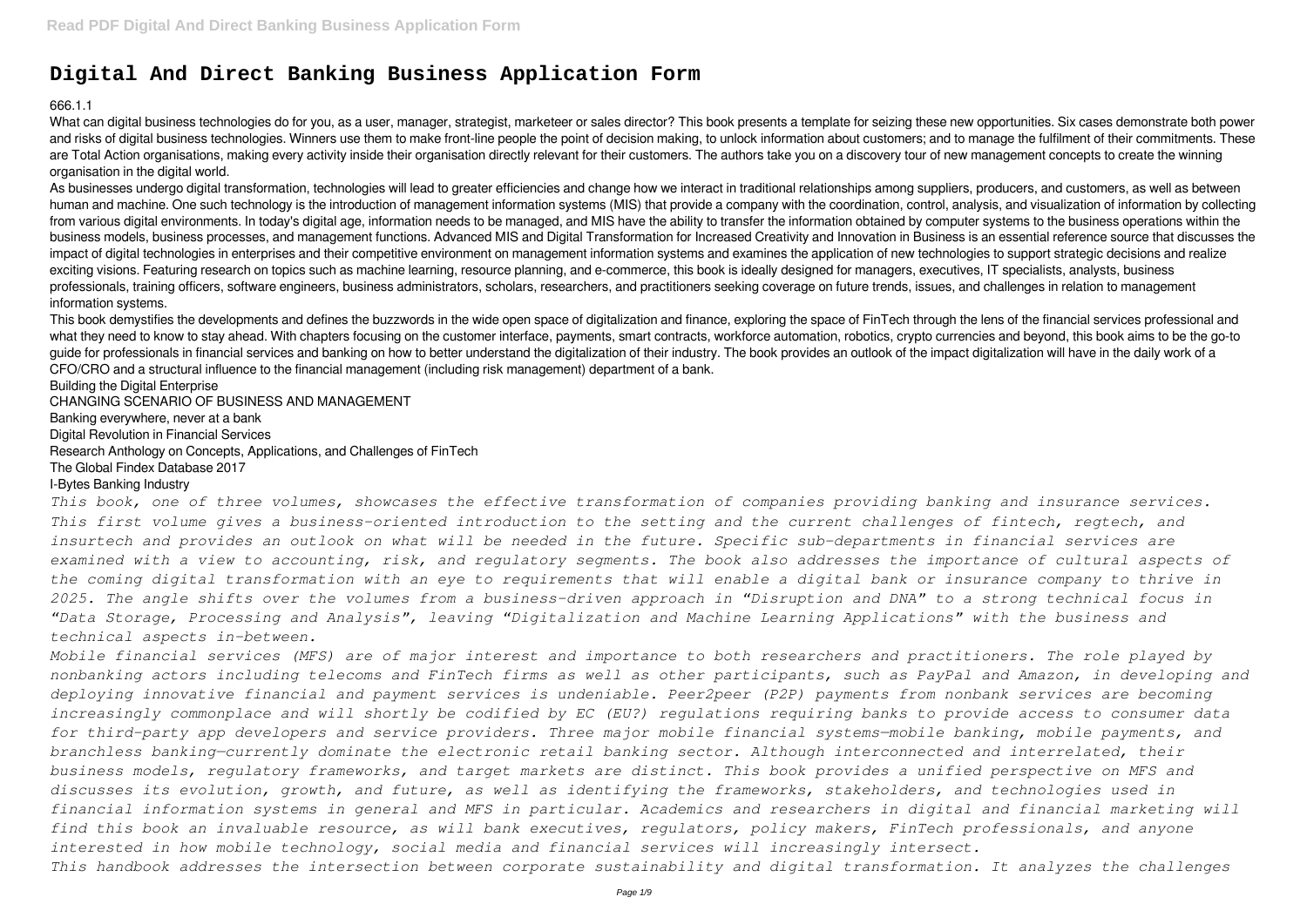*and transformations required to be able to have sustainable businesses with a future orientation. Topics include current and potential social, demographic, technological, and managerial trends; the implications of the digital revolution in society and business; as well as the challenges of being sustainable, and profitable. Providing an understanding of the business reasons to incorporate a future orientation into the business strategy, this handbook facilitates an understanding of the need for profound changes in individual behavior, organizational culture, public policy, and business environments to adapt to the accelerated changes and manage business with orientation to the future.*

*A practical, informative guide to banks' major weakness Legal Data for Banking defines the legal data domain in the context of financial institutions, and describes how banks can leverage these assets to optimise business lines and effectively manage risk. Legal data is at the heart of post-2009 regulatory reform, and practitioners need to deepen their grasp of legal data management in order to remain compliant with new rules focusing on transparency in trade and risk reporting. This book provides essential information for IT, project management and data governance leaders, with detailed discussion of current and best practices. Many banks are experiencing recurrent pain points related to legal data management issues, so clear explanations of the required processes, systems and strategic governance provide immediately-relevant relief. The recent financial crisis following the collapse of major banks had roots in poor risk data management, and the regulators' unawareness of accumulated systemic risk stemming from contractual obligations between firms. To avoid repeating history, today's banks must be proactive in legal data management; this book provides the critical knowledge practitioners need to put the necessary systems and practices in place. Learn how current legal data management practices are hurting banks Understand the systems, structures and strategies required to manage risk and optimise business lines Delve into the regulations surrounding risk aggregation, netting, collateral enforceability and more Gain practical insight on legal data technology, systems and migration The legal contracts between firms contain significant obligations that underpin the financial markets; failing to recognise these terms as valuable data assets means increased risk exposure and untapped business lines. Legal Data for Banking provides critical information for the banking industry, with actionable guidance for implementation.*

*Handbook of Research on Digital Transformation, Industry Use Cases, and the Impact of Disruptive Technologies Strategies from 17 Top Managers*

*Measuring Financial Inclusion and the Fintech Revolution*

*Business Trends in the Digital Era*

*Business Performance and Financial Institutions in Europe*

*Retail and Digital Banking*

*Business Optimisation and Regulatory Compliance*

**As organizations continue to move towards digital enterprise, the need for digital transformation continues to grow especially due to the COVID-19 pandemic. These impacts will last far into the future, as newer digital technologies continue to be accepted, used, and developed. These digital tools will forever change the face of business and management. However, on the road to digital enterprise transformation there are many successes, difficulties, challenges, and failures. Finding solutions for these issues through strategic thinking and identification of the core issues facing the enterprise is of primary concern. This means modernizing management and strategies around the digital workforce and understanding digital business at various levels. These key areas of digitalization and global challenges, such as those during or derived from the pandemic, are new and unique; They require new knowledge gained from a deep understanding of complex issues that have been examined and the solutions being discovered. Emerging Challenges, Solutions, and Best Practices for Digital Enterprise Transformation explores the key challenges being faced as businesses undergo digital transformation. It provides both solutions and best practices for not only handling and solving these key issues, but for becoming successful in digital enterprise. This includes topics such as security and privacy in technologies, data management, information and communication technologies, and digital marketing, branding, and commerce. This book is ideal for managers, business professionals, government, researchers, students, practitioners, stakeholders, academicians, and anyone else looking to learn about new developments in digital enterprise transformation of business systems from a global perspective.**

**How championing consumers led to ING Direct's revolutionary rise in the banking industry In an industry dominated by big banks with little patience for their customers, ING Direct has always strived to be different-a rebel with a cause, if you will-and in doing so, they've become the most successful**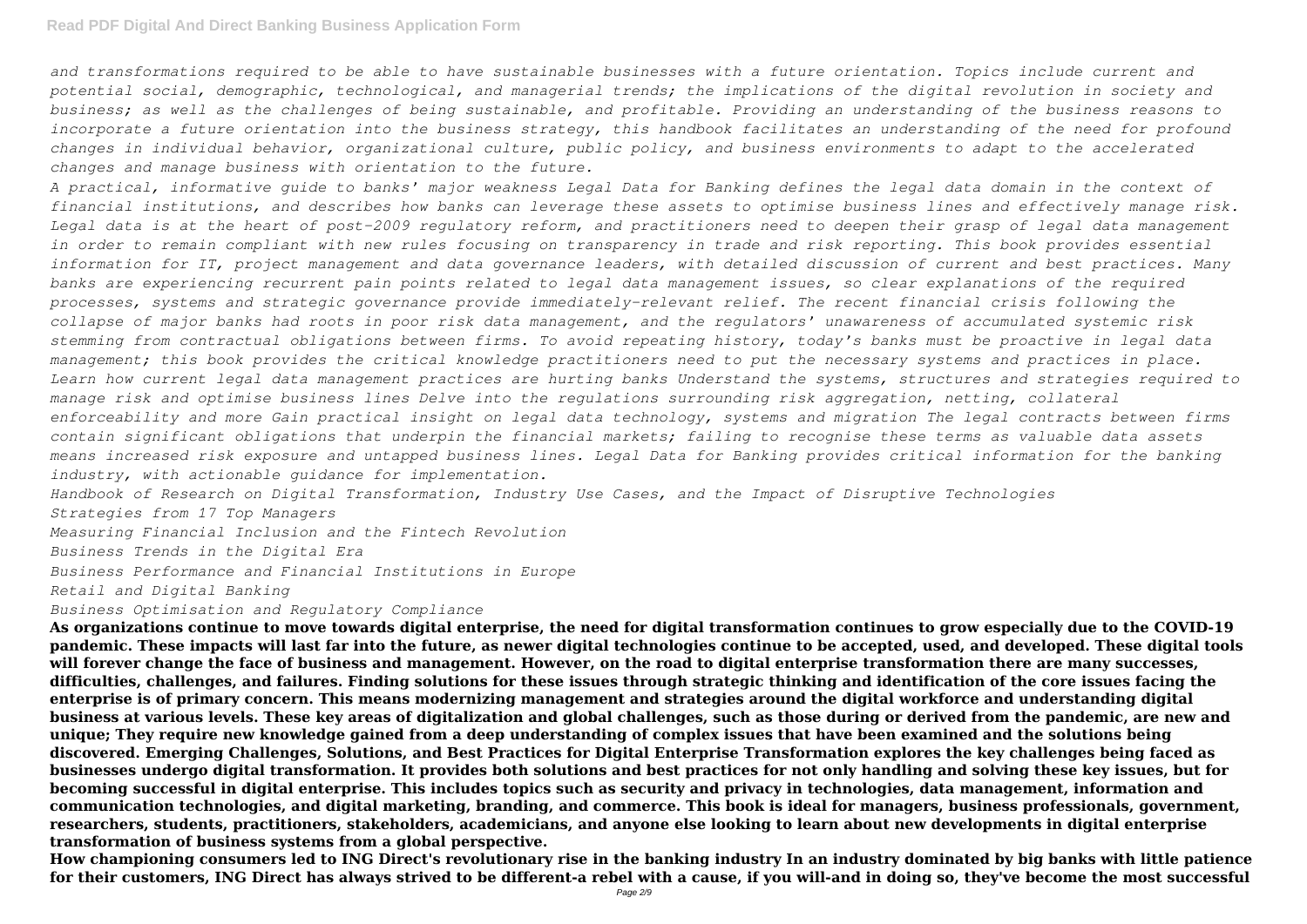**online banking venture in history. The Orange Code recounts ING Direct's intriguing story, explaining the philosophy of its founder Arkadi Kuhlmannwho believes in the power of individuals to control their financial destiny-and his long-running partnership with Bruce Philp, the branding consultant who helped him make ING Direct a cause to its own people and a household name across North America. Discusses the unconventional approach to business strategy, leadership, and management that built ING Direct Written by the company's CEO, Arkadi Kuhlmann, the driving force behind this unique company and its approach and Bruce Philp, the branding expert who has worked with some of the world's most well-known and valuable brands Reveals how the cause of personal financial empowerment has made everyone a winner in the ING Direct story The level of success achieved by ING Direct holds some important lessons and offers some much-needed inspiration to a business world that could use a little of both right now. Optimize performance of energy management and building systems at your facility with this state-of-the-art user's guide. Strategic technology strategy for smaller financial institutions Breaking Digital Gridlock empowers credit unions and community banks to make the shift to digital—even without a seven-figure consulting budget. From leadership, to technology, to security, and more, this book provides effective, real-world strategies for taking the leap without tearing your organization apart. With an emphasis on maintaining the culture, services, and features you have carefully crafted for your customers over the years, these strategies allow you to make your organization more resistant to digital disruption by adopting key technologies at key points in their evolution. Expert advice grounded in practicality shows how FinTech partnerships and strategic technology acquisition can foster new growth with minimal disruption, and how project management can be restructured to most effectively implement any digital solution and how to implement and leverage analytics. Specific implementation advice coupled with expert approaches offer the ability to modernize in an efficient, organized, financially-sound manner. The companion website features a digital readiness assessment that helps clarify the breadth and scope of the change, and serves as a progress check every step of the way. Access to digital assets helps smooth the path to implementation, and a reader forum facilitates the exchange of ideas, experiences, and advice. Identify revolutionary versus evolutionary technology opportunities Empower employee innovation, and stop managing all risk out of good ideas Understand blockchain, machine learning, cloud computing, and other technologies Forge strategic partnerships that will drive growth and success amidst technological upheaval It is widely accepted that digital is the future of banking, but knowing is not the same as doing. If your organization has been riding the fence for too long amidst uncertainty and budget constraints, Breaking Digital Gridlock provides the solutions, strategies, and knowledge you need to begin moving forward.**

**Evolution or Revolution? Principles and Practice The Digital Journey of Banking and Insurance, Volume I Catalysts, Roadmap, Practice How to Succeed in the Digital Age The Orange Code**

## **Bank 4.0**

*There has been lots of discussion of digital and open banking, banking-as-a-service, banking platforms, FinTech and TechFin and more over the past decade. This all indicates that we are in a decade of rapid cycle change that presents huge challenges and huge opportunities. Billion dollar unicorns appear rapidly, whilst internet giants* achieve global domination. How are banks dealing with these changes and are any banks showing leadership? Well yes, a few are. With all the gloom merchants saying that *traditional banking is doomed, a few banks have made radical moves to adapt and survive. Chris Skinner, world-leading commentator on banking and technology, has selected five of those banks—JPMorgan Chase (USA), BBVA and ING (Europe), and DBS and CMB (Asia)—to share their experiences. In detailed interviews, and with wideranging commentary, he has discovered the secrets of how not just adapt and survive, but how to thrive in this sea change of finance and technology. Learn the lessons of the leaders, and learn how to become a successful digital bank, by Doing Digital.*

*Schiller explores how corporate domination is changing the political and social underpinnings of the Internet. He argues that the market driven policies which govern the Internet are exacerbating existing social inequalities.*

*Companies from various sectors of the economy are confronted with the new phenomenon of digital transformation and are faced with the challenge of formulating and implementing a company-wide strategy to incorporate what are often viewed as "disruptive" technologies. These technologies are sometimes associated with significant and extremely rapid change, in some cases with even the replacement of established business models. Many of these technologies have been deployed in unison by leadingedge companies acting as the catalyst for significant process change and people skills enhancement. The Handbook of Research on Digital Transformation, Industry Use Cases, and the Impact of Disruptive Technologies examines the phenomenon of digital transformation and the impact of disruptive technologies through the lens of industry case studies where different combinations of these new technologies have been deployed and incorporated into enterprise IT and business strategies. Covering topics*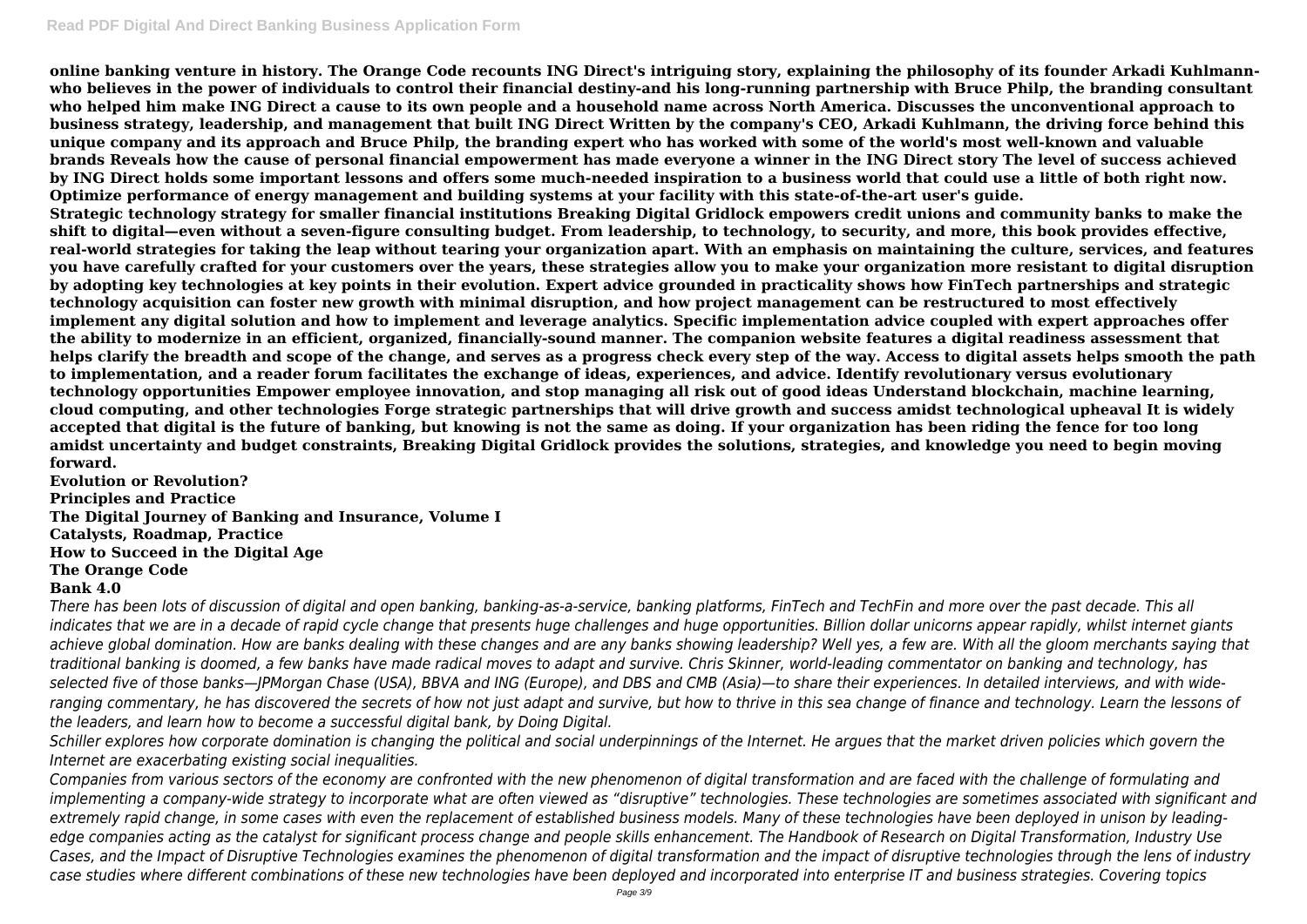*including chatbot implementation, multinational companies, cloud computing, internet of things, artificial intelligence, big data and analytics, immersive technologies, and social media, this book is essential for senior management, IT managers, technologists, computer scientists, cybersecurity analysts, academicians, researchers, IT consultancies, professors, and students.*

*Becoming a Digital Bank is the challenge for all banks as customers demand new services focused upon 21st century technologies. The challenge is that most bank systems are stuck in the last century. None of this is easy, and changing the bank's core systems to become a truly Digital Bank is the hardest challenge of all. This is because the reinvention of last century technologies to new platforms with total reliability, security and resilience, is a stretch for everyone. It makes it hard for traditional banks to compete in this new space, and allows many new and nimble firms to enter the banking markets and steal market share by exploiting new technologies, specifically the mobile internet. In this new age of the mobile internet, where cloud computing allows anyone to scale from small to big data and back again, we are all wondering how to evolve our businesses to this new model of servicing and processing. In fact, many of us are wondering what the new model of banking will be. What does it all mean; how do shape the vision; who are the people providing leadership; and where can you find out more?This book tries to answer all of these questions, with one of the markets leading practitioners providing insights, case studies, knowledge and opinion in order to show the way forward and is based upon the extensive writing of Chris Skinner.Digital Bank not only includes extensive guidance and background on the digital revolution in banking, but also in-depth analysis of the activities of incumbent banks such as Barclays and new start-ups such as Metro Bank in the UK, as well as disruptive new models of banking such as Alior Bank in Poland and FIDOR Bank in Germany. Add on to these a comprehensive sprinkling of completely new models of finance, such as Zopa and Bitcoin, and you can see that this book is a must-have for anyone involved in the future of business, commerce and banking.Recommendations for Digital Bank include:"I think Chris has added tremendously to the conversation with this book and I highly recommend it." Brett King, Author of Bank 2.0 and founder of Moven "In Digital Bank, Chris Skinner shows why he is considered the foremost financial industry scholar." Jim Marous, Senior Vice President at New Control"This is an up-to-the-minute look at the challenges banks face as the information age goes into overdrive." Michael Mainelli, Emeritus Gresham Professor of Commerce at Gresham College, London"There are very few people in the financial services industry who can cut through the complexities of the business to provide truly valuable insights." Debbie Bianucci, President and CEO of the Bank Administration Institute (USA)"If you really want to understand how the financial world is changing, you must read this book." Roy Vella, Mobile Services Expert, Speaker & Entrepreneur"He provides an invaluable guide to the changes we can expect to see in this fast-moving and vital industry, entertainingly illustrated with an array of fascinating case studies." Annie Shaw, Daily Express columnist and money expert for Radio London "Digital Bank is couched in clear, direct language that readers of all levels of expertise will find accessible." Kenneth Cline, Managing Editor, Banking Strategies"Whoever reads this book without swiftly moving to action, may regret it." Guido Poli, Head of Market Intelligence, Banca Monte dei Paschi di Siena"Chris is perhaps the first writer I know who successfully captures the pulse of the financial services industry not from a European or American, but from a truly global perspective." Emmanuel Daniel, Founder and Editor-in-Chief, the Asian Banker"Chris Skinner is simply one of the most brilliant minds in banking." Reader's comment, the Financial Brand How to Go Digital*

*Digital Bank 5G and Next-Gen Consumer Banking Services*

## *Definition, Analytical Framework and Financial Stability Assessment Evidence from China Retail Banking 2020*

This book is a result of several vears of research to provide readers with a novel and comprehensive analysis on business models in banking, essential to understanding bank businesses pre- and post- financial crisis and how they evolve in the financial system. This book will provide depositors, creditors, credit rating agencies, investors, regulators, supervisors, and other market participants with a comprehensive analytical framework and analysis to better understand the nature of risk attached to the bank business models and its contribution to systemic risk throughout the economic cycle. The book will also guide post-graduate students and researchers delving into this topic. The future has already begin. The banking industry needs to adjust, or it will disappear in the next decade. With the help of 5G, nextgeneration intelligent ATM-like devices will have highly integrated functions and use technologies such as artificial intelligences-assisted self-service contactless interfaces with facial recognition and digital signatures. This book focuses on new experiences that clients can expect when connected to a 5G network with a 5G device. By 2022 we hope that 5G will: Drive accelerated mBanking growth Power augmented reality /virtual reality Make Video shopping experiences more widespread and compelling Enable banks to deploy highly personalized customer service experiences Support time-sensitive banking applications, like online stock trading where milliseconds can determine a gain or loss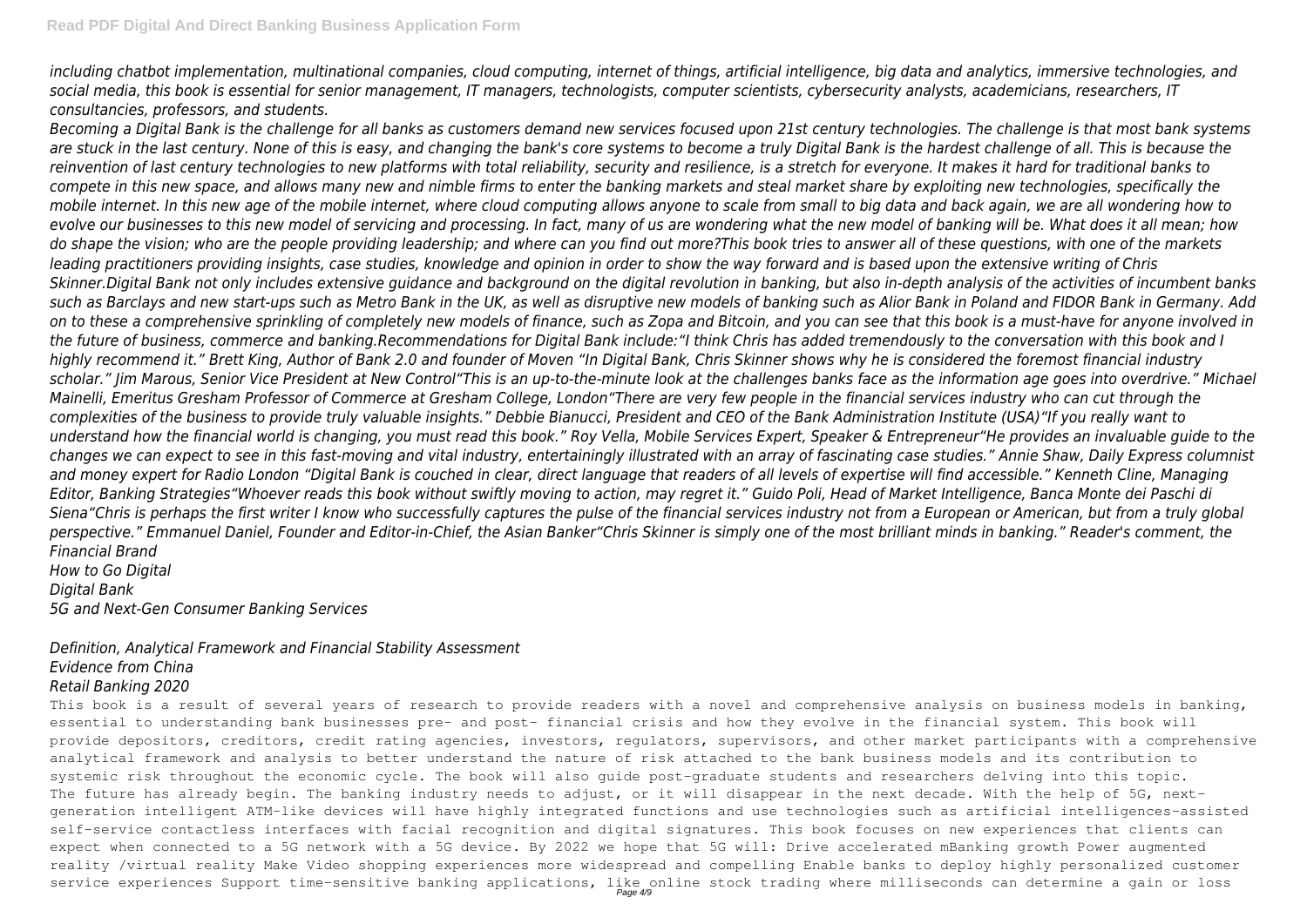### **Read PDF Digital And Direct Banking Business Application Form**

Improve security and fraud prevention bycomputing and exchanging more data traveling between parties in real-time Enhance mPOS transactions and utilization. 5G holds the potential to accelerate mobile point of sale (MPOS) transaction processing time and improve connectivity In order to explore these topics, this book covers: • Decentralization of the banks • Banking without banks • 5G will change the modern banking industry • Blockchain adoption by the banking industry

FinTech, an abbreviated term for financial technology, is a digital revolution changing the way banking and financial services are being used both by individuals and businesses. As these changes continue to take place, the financial industry is focused on technological innovation and feeding into this digital revolution to better serve consumers who are looking for easier ways to invest, transfer money, use banking services, and more. FinTech is increasing accessibility to financial services, automating these services, expanding financial options, and enabling online payments and banking. While the benefits are being continually seen and this technology is becoming more widely accepted, there are still challenges facing the technology that include security concerns. To understand FinTech and its role in society, both the benefits and challenges must be reviewed and discussed for a holistic view on the digital innovations changing the face of the financial industry. The Research Anthology on Concepts, Applications, and Challenges of FinTech covers the latest technologies in FinTech with a comprehensive view of the impact on the industry, where these technologies are implemented, how they are improving financial services, and the security applications and challenges being faced. The chapters cover the options FinTech has unlocked, such as mobile banking and virtual transactions, while also focusing on the workings of the technology itself and security applications, such as blockchain and cryptocurrency. This book is a valuable reference tool for accountants, bankers, financial planners, financial analysts, business managers, economists, computer scientists, academicians, researchers, financial professionals, and students.

In 2011 the World Bank—with funding from the Bill and Melinda Gates Foundation—launched the Global Findex database, the world's most comprehensive data set on how adults save, borrow, make payments, and manage risk. Drawing on survey data collected in collaboration with Gallup, Inc., the Global Findex database covers more than 140 economies around the world. The initial survey round was followed by a second one in 2014 and by a third in 2017. Compiled using nationally representative surveys of more than 150,000 adults age 15 and above in over 140 economies, The Global Findex Database 2017: Measuring Financial Inclusion and the Fintech Revolution includes updated indicators on access to and use of formal and informal financial services. It has additional data on the use of financial technology (or fintech), including the use of mobile phones and the Internet to conduct financial transactions. The data reveal opportunities to expand access to financial services among people who do not have an account—the unbanked—as well as to promote greater use of digital financial services among those who do have an account. The Global Findex database has become a mainstay of global efforts to promote financial inclusion. In addition to being widely cited by scholars and development practitioners, Global Findex data are used to track progress toward the World Bank goal of Universal Financial Access by 2020 and the United Nations Sustainable Development Goals. The database, the full text of the report, and the underlying country-level data for all figures—along with the questionnaire, the survey methodology, and other relevant materials—are available at www.worldbank.org/globalfindex.

Legal Data for Banking

Networking the Global Market System

Digital Uncertainty and Digital Solutions

Evolution of Theories and Applications

Total Action Or Fatal Inaction

Advanced MIS and Digital Transformation for Increased Creativity and Innovation in Business

How ING Direct Succeeded by Being a Rebel with a Cause

Bachelor Thesis from the year 2017 in the subject Business economics - Accounting and Taxes, grade: 1,3, University of applied sciences Frankfurt a. M. (FOM), language: English, abstract: The beginning of the digital revolution at the turn of the millennium has ushered in a structural change in many sectors. Due to the increased use of modern information and communication technologies (ICT), several sectors have already experienced existential economic implications. This is especially evident in the music, media and publishing industries. For example, music is not only purchased on CDs from local retail stores, but is also increasingly consumed via the Internet through streaming services such as Spotify. Videos store rentals compete with the comfortable video-on-demand services available in customers' own homes. The Internet as a medium for information and consumption for products and services has established itself as a faster, more comfortable and more efficient channel in comparison to traditional sales channels. Stationary retail stores were also not spared from digital disruption. The market research institute Gesellschaft für Konsumforschung (GfK) predicts a doubling of the online share of retail sales from currently to 20% by the year 2025. At the same time, new and innovative market participants known as financial technology or FinTech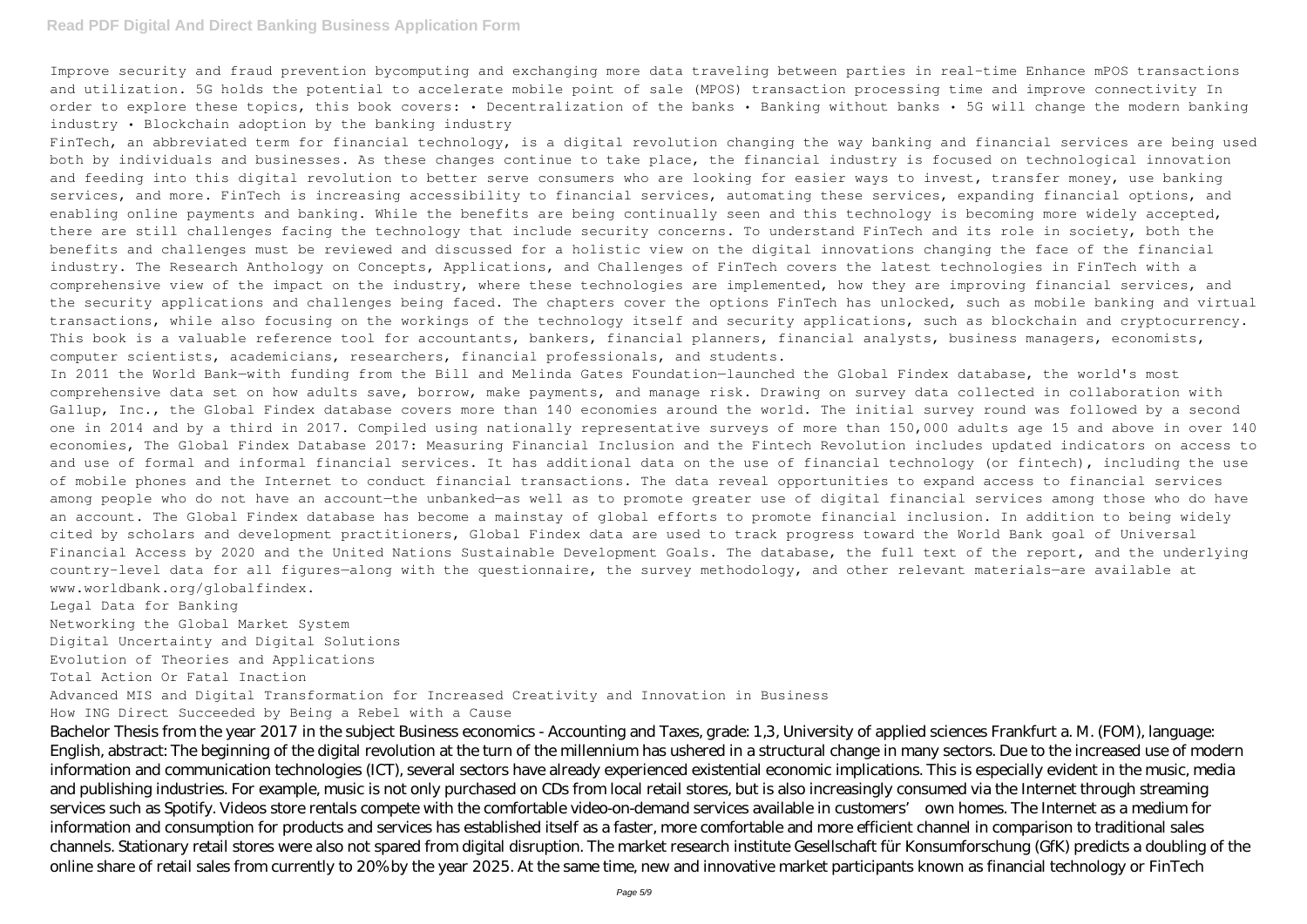companies are edging into the financial sector and trying to gain market share from established banks through customer-friendly products and services. Nevertheless, the banks do not seem to recognize the seriousness of the situation and therefore are reluctant to adapt to the new situation. However, experience has shown that ignorance of an industry's digitization has already led to the fall of large and established companies. As a well-known example in the technology industry, Kodak is often referred to in this context. The company's reaction to the digital disruption took place too late, whereas other companies had already recognized the trend towards digital photography at an earlier stage and prepared corresponding products. As a result, Kodak plummeted from the top of the photography technology industry. Evidence of ongoing digital disruption of the financial services sector has already been provided in the form of a new type of bank, the direct bank, which was first introduced in the early 1990s . FinTech companies seek to take advantage of this success and gain customers and market share by offering innovative solutions for financial products and services. Bank 4.0Banking everywhere, never at a bankMarshall Cavendish International Asia Pte Ltd

Handbook of Blockchain, Digital Finance, and Inclusion, Volume 1: Cryptocurrency, FinTech, InsurTech, and Regulation explores recent advances in digital banking and cryptocurrency, emphasizing mobile technology and evolving uses of cryptocurrencies as financial assets. Contributors go beyond summaries of standard models to describe new banking business models that will be sustainable and will likely dictate the future of finance. The volume not only emphasizes the financial opportunities made possible by digital banking, such as financial inclusion and impact investing, but it also looks at engineering theories and developments that encourage innovation. Its ability to illuminate present potential and future possibilities make it a unique contribution to the literature. Explores recent advances in digital banking and cryptocurrency, emphasizing mobile technology and evolving uses of cryptocurrencies as financial assets Explains the practical consequences of both technologies and economics to readers who want to learn about subjects related to their specialties Encompasses alternative finance, financial inclusion, impact investing, decentralized consensus ledger and applied cryptography Provides the only advanced methodical summary of these subjects available today

Powerful forces are reshaping the banking industry. Customer expectations, technological capabilities, regulatory requirements, demographics and economics are together creating an imperative to change. Banks need to get ahead of these challenges and retool to win in the next era. Banks must not only execute on today's imperatives, but also radically innovate and transform themselves for the future.

How to Win Customers in the Digital World

Cryptocurrency, FinTech, InsurTech, and Regulation

Emerging Challenges, Solutions, and Best Practices for Digital Enterprise Transformation

The Digital Transformation of the Automotive Industry

Digital Capitalism

Managing Diversity, Innovation, and Infrastructure in Digital Business

Breaking Digital Gridlock, + Website

*This book examines the business models, performance, and decision-making approaches employed by financial institutions in Central and Southeast Europe. The respective contributions cover a wide range of industries, including banking, pharmaceuticals, and airline business services, and present both theoretical and empirical studies that highlight economy-wide risks and opportunities for European companies. The book is divided into four parts, the first of which provides a critical assessment of the competitiveness and performance of European companies, while the second examines decision-making approaches at financial institutions; the third and fourth parts address the macroeconomic risks and opportunities for business development in Europe. Intended for scholars, political decision-makers, and practitioners, the book offers new perspectives on Central and Southeast European financial and business research.*

*In the final book in the digital "BANK" series, Brett King tackles the topic of whether banks have a future at all in the emerging, technology embedded world of the 21st century. In 30-50 years when cash is gone, cards are gone and all vestiges of the traditional banking system have been re-engineered in real-time, what exactly will a bank look like? How will we reimagine a bank account, identity, value, assets, investments? hen stepping back from this vision of the future, King and his cadre of 'disruptors' and Fintech mafia chronicle the foundations of this new banking ecosystem today. From selfie-pay in China, blockchain in Africa, self-driving cars with their own bank accounts and augmented reality tech that informs the future design of banking systems, this proves once and for all that we're not in Wall Street anymore Toto. Bank 4.0 is what banking will become. This book introduces 10 mega business trends, ranging from big data to the O2O model. By mining and analyzing mountains of data, the author identifies these 10 emerging trends and goes to great lengths to explain and support his views with up-to-date cases. By incorporating the latest developments, this book allows readers to keep abreast of rapidly advancing digital technologies and business models. In this time of mass entrepreneurship and innovation, acquiring deep insights into business trends and grasping opportunities for innovation give readers (business executives in particular) and their companies a competitive advantage and the potential to become the next success story. The Chinese version of the book has become a hit, with some business schools using it as a textbook for their S&T Innovation and Business Trends programs. It also provides business executives with a practical guide for their investment and operation decisions.*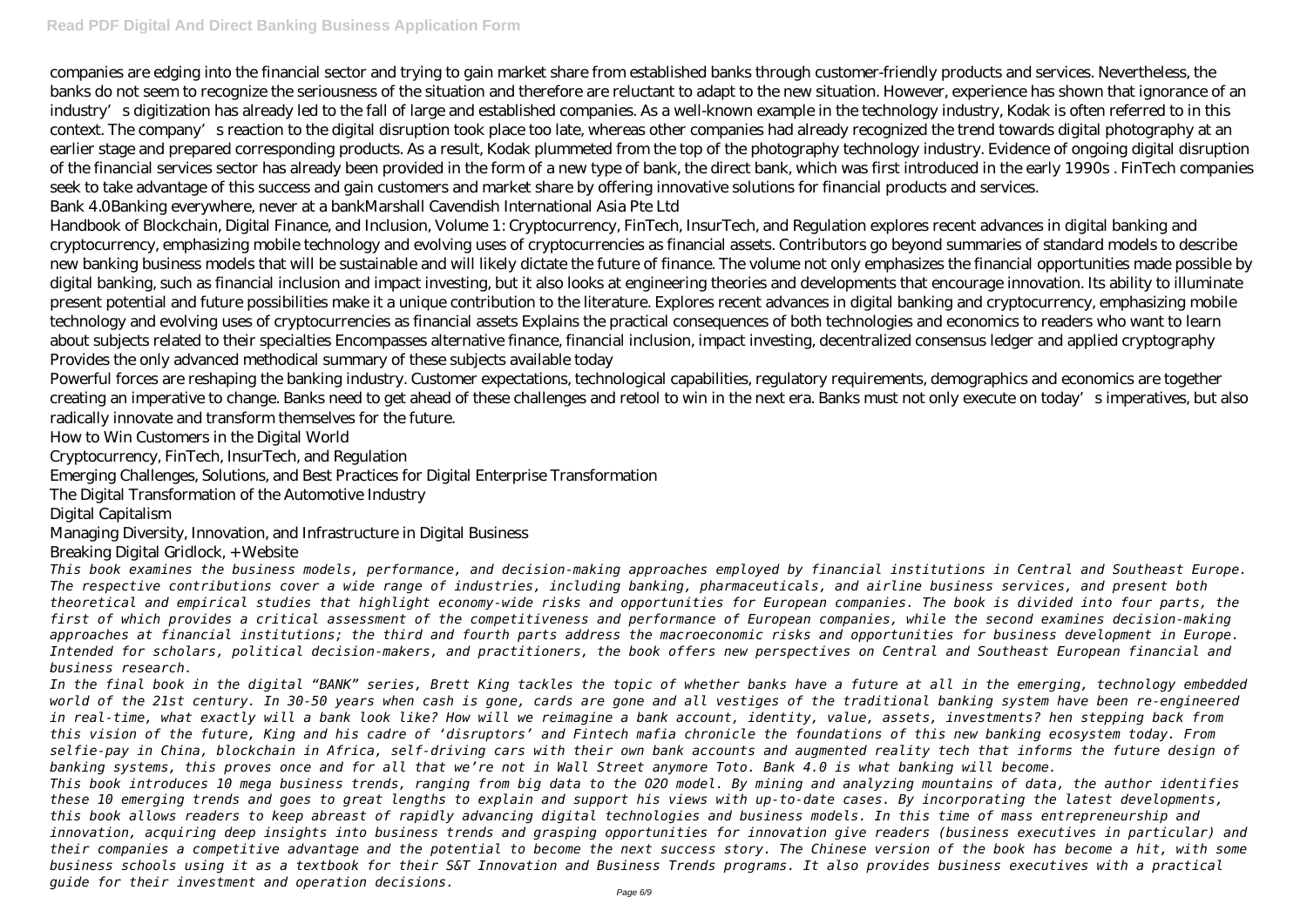*In the digital age, consumers have morphed from passive receivers of marketing messages to active suppliers of information about product through various digital media, creating a need for businesses to effectively manage a more diverse and creative range of consumers. Managing Diversity, Innovation, and Infrastructure in Digital Business is a collection of innovative research on new avenues in overall digital infrastructures, digital modern business infrastructures, business automation, and financial aspects of modern businesses. Featuring research on topics such as electronic word-of-mouth strategies, social media marketing, and digital communication, this book is ideally designed for business professionals, managers, and undergraduate and postgraduate business students seeking current research on business in the digital environment. Banking Business Models*

*The Business Year: Sharjah 2020*

*The Impact of Digital Transformation and FinTech on the Finance Professional*

Building on his decades of experience as a consultant and project manager in the automotive industry, the author develops comprehensive and pragmatic recommendations for action regarding the digital transformation of the automotive and supplier industries. At the heart is the transition from a vehicle-focused to a mobility-oriented business model. Based on the catalysts of the digital change, four digitisation fields are structured, and a roadmap for their transformation is presented. The topics of comprehensive change in corporate culture and an agile and efficient information technology are covered in detail as vital success factors. Selected practical examples of innovative digitisation projects provide additional ideas and impulses. An outlook on the automotive industry in the year 2040 completes the discourse.

*Doing Digital: Lessons from Leaders*

*Marketing and Mobile Financial Services*

*Practical Wisdom to Help Drive Your Organization's Digital Transformation*

*Strategies for Launching Or Becoming a Digital Bank*

Bill Gates' quote, "Banking is necessary, but banks are not." showcases the opportunity for financial services digital transformation. The next transition from industry 4.0 to 5.0 will impact all sectors, including banking. It will combine information technology and automation, based on artificial intelligence, person-robot collaboration, and sustainability. It is time to analyze this transformation in banking deeply, so that the sector can adequately change to the 'New Normal' and a wholly modified banking model can be properly embedded in the business. This book presents a conceptual model of banking 5.0, detailing its implementation in processes, platforms, people, and partnerships of financial services organizations companies. The last part of the book is then dedicated to future developments. Of interest to academics, researchers, and professionals in banking, financial technology, and financial services, this book also includes business cases in financial services. This book examines how new technologies have transformed global markets, as well as global business strategy. It explores how digitalization, artificial intelligence, virtual reality, and other changes in technology have led both to new opportunities but also to increased uncertainty within both business and legislature. By pulling together academics from Russia, China, France, Hungary, Azerbaijan, Tajikistan and other countries, this book provides a truly international perspective on the impact of new technologies across areas including smart cities, corporate governance, EU legislation and logistical enterprise. It will be valuable reading for academics interested in digitization, digital business, digital entrepreneurship and the way that technological change has informed strategy. A Guide to Constructing Monetization Models Using Digital Technologies

This document brings together a set of latest data points and publicly available information relevant for Banking Industry. We are very excited to share this content and believe that readers will benefit from this periodic publication immensely.

Improving Your Bank's Digital Future by Making Technology Changes Now

Business and Economy Current Affairs Yearly Review 2021 E-book

Check this Business and Economy Current Affairs Yearly Review 2021 E-book. Know all annual news here

Digital Banking Support to Small Businesses Amid COVID-19

Technology and Business Strategy

Banking 5.0

*Sharjah is well known, not only for its heritage sites, culturally rich sites, and vivid modern quarters, but also for its promising business environment and high level of human talent, with all the resources needed to make the next leap. Thanks to the great efforts of its leaders, Emirati students have access to world-class level universities, are fluent in several languages, and possess a broad, international outlook that can serve any business format. The Business Year's country-specific publications, sometimes featuring over 150 face-to-face interviews, are among the most comprehensive annual economic publications available internationally. This 118-page publication covers finance, investment, energy, green economy, IT and media, industry, transport, construction, real estate, health, education, and tourism.*

*The digital economy is at a tipping point. This practical book defines digital ecosystems, discusses digital design using converging technologies of social networking, mobility, big data and cloud computing, and provides a methods for linking digital technologies together to meet the challenges of building a digital enterprise in the new economy.*

*This note analyzes the economic impact of digital lending to micro and small sized enterprises (MSEs) in China during the coronavirus disease (COVID-19) pandemic. A preliminary analysis of a large pool of MSEs served by a digital bank indicates that*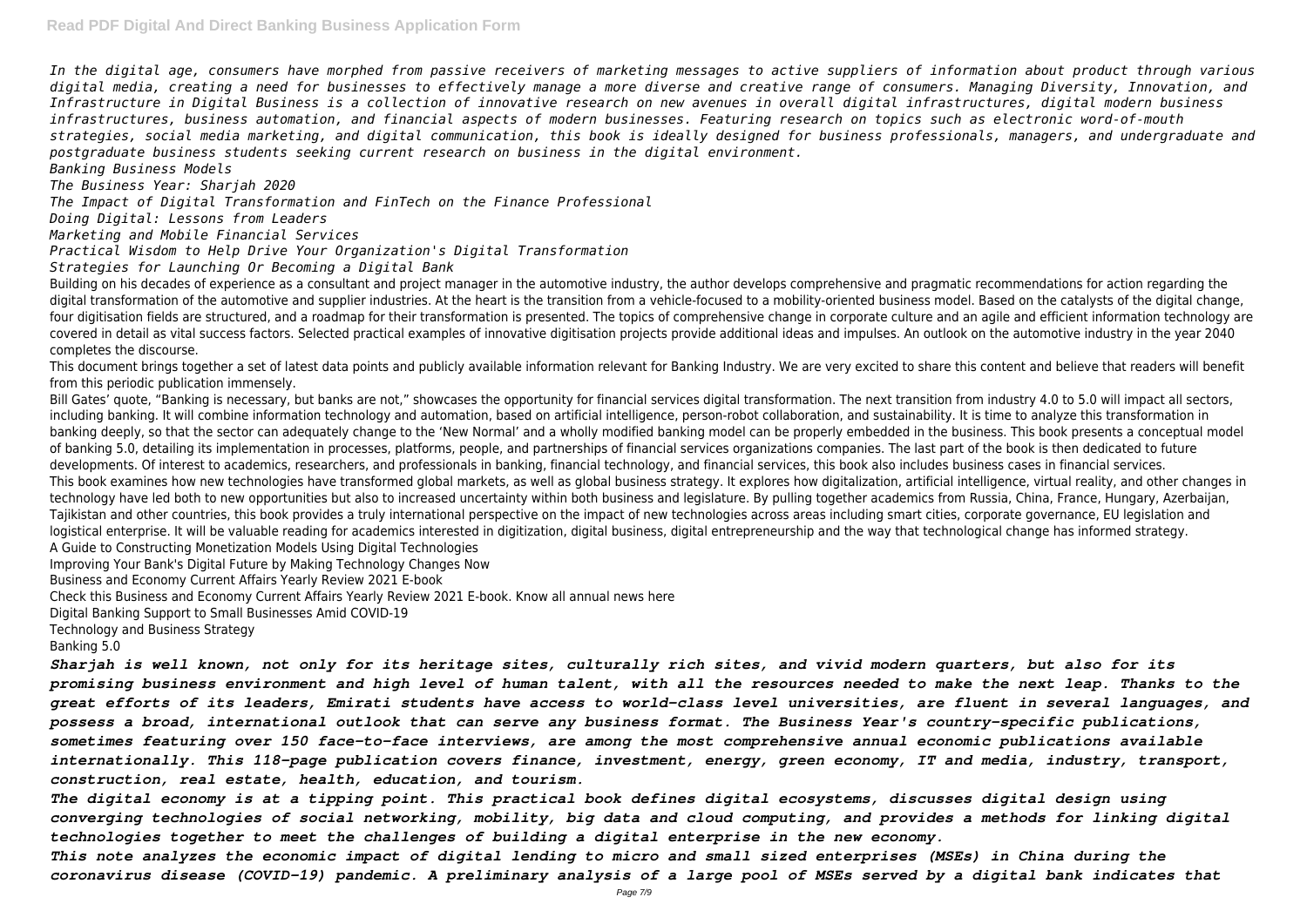### **Read PDF Digital And Direct Banking Business Application Form**

*digital banks were able to remotely evaluate borrowers and sustain lending during the pandemic, thereby facilitating the business continuity, sales growth, and financial inclusiveness of MSEs. In the global context, a policy framework—leveraging the advantages of digital banks and empowering digital banks, while guarding against possible financial stability risks—would further support small businesses during and after the COVID-19 pandemic.*

*A 13-point manifesto for a new financial services marketing model Anthony Thomson knows a thing or two about new and disruptive financial services, having co-founded and chaired first the ground-breaking Metro Bank and then the purely digital, app-based Atom Bank. And as a financial services marketing specialist for over 30 years, Lucian Camp has helped develop more new and innovative financial services propositions than anyone. Now they've put their heads together to write No Small Change, a passionate, opinionated and practical manifesto arguing that the fast-changing financial services world urgently needs to rethink the whole of its approach to marketing. Most of all, they propose that an increasingly digital, fintech-driven industry needs not just more marketing, but also better marketing to make sure it's successfully identifying consumers' real needs, and finding powerful and successful ways to engage with them. After detailing the forces of change that demand a new approach, the book then examines in 13 chapters what the key components of that new approach should look like. It takes a broad and multi-faceted perspective, exploring areas as diverse as the crisis of consumer trust, the ever-growing power of Big Data, the importance of leadership and corporate culture and the rapid advance in thinking based on Behavioural Economics. In developing these themes, the authors don't pull their punches. The book is fiercely critical of some of the industry's long-established marketing habits, providing compelling reasons why it's time to abandon the practices that have given it a bad name. Marketers will applaud, but the book is also intended for a broader audience. Thomson and Camp challenge senior management in financial firms to appreciate the real value that marketers can bring to shaping the business agenda at the highest level, and not just to label marketing with that tired old phrase "the colouring-in department." Rich in anecdotes, comments from leading industry figures, personal experiences on the part of both authors and findings from original research, No Small Change is an entertaining and rewarding read – and, at this point in the development of financial services, a timely and important one.*

Advice on how companies can succeed in the new digital business environment. The most important skills a leader needs to succeed in a digital environment are not technical in nature but manageriall strategic vision, forward-looking perspective, change-oriented mindset. A company's digital transformation does not involve abandoning widget-making for app developing or pursuing Ildisruption II at the cost of stability. Rather, it is about adopting business processes and practices that position organizations to compete effectively in the digital environment. More important than technology implementation are strategy, talent management, organizational structure, and leadership aligned for the digital world. How to Go Digital offers advice from management experts on how to steer your company into the digital future. The book will put you on the right strategic path, with articles from MIT Sloan Management Review on developing a digital strategy, reframing growth for a digital world, monetizing data, and generating sustainable value from social media. Talent acquisition and retention are addressed, with articles on HR analytics, data translators, and enabling employees to become brand ambassadors outside of the office. Operational makeovers are discussed in terms of sales, services, new technologies, and innovation. Contributors Allan Alter, Stephen J. Andriole, Bart Baesens, Gloria Barczak, Cynthia M. Beath, Alpheus Bingham, Didier Bonnet, Chris Brady, Joseph Byrum, Marina Candi, Manuel Cebrian, Marie-Cécile Cervellon, Simon Chadwick, Sophie De Winne, Mike Forde, Gerald C. Kane, Rahul Kapoor, David Kiron, Thomas Klueter, Mary C. Lacity, Rikard Lindgren, Pamela Lirio, Tucker J. Marion, Lars Mathiassen, Pete Maulik, Paul Michelman, Narendra Mulani, Pierre Nanterme, Doug Palmer, Alex DSandyD Pentland, Anh Nguyen Phillips, Frank T. Piller, Iyad Rahwan, Deborah L. Roberts, Jeanne W. Ross, Ina M. Sebastian, Luc Sels, James E. Short, Fredrik Syahn, Steve Todd, Leslie P. Willcocks, H. James Wilson, Barbara H. Wixom

It<sup>n</sup>s starting to look as if the whirlwind of the Internet revolution might be petering out to a gentle breeze. The customer<sup>n</sup>s new position of power is now a well-established fact. For the business world, Facebook and Twitter accounts, coupled with an attractive website, now rank high on most checklists for corporate success. But is that really enough? In a world where even the smallest air current can build into a powerful storm, it can obviously prove to be a mistake not to keep a constant watch on the ever-changing digitalization trend I the trend that is generating new data and networking ever more physical products all the time. How fast can an online post by a single disgruntled customer call forth hordes of angry users that can do lasting damage to a companylls reputation? Could data be the key to business success in the future? Success in the Digital Age is the first-ever collection of success stories and reports of real-world experiences by 17 CEOs and leading executives from a diverse range of industries as

*The economic impact of FinTech companies on the traditional banking sector and possible future scenarios A Global Perspective on Digital Banking Consumer Behaviour*

*Energy Management Systems & Direct Digital Control*

*How Fintech Will Change Traditional Banks in the 'New Normal' Post Pandemic*

*Disruption and DNA*

*Handbook of Blockchain, Digital Finance, and Inclusion, Volume 1*

#### *Business Models and Value Creation Across European Industries*